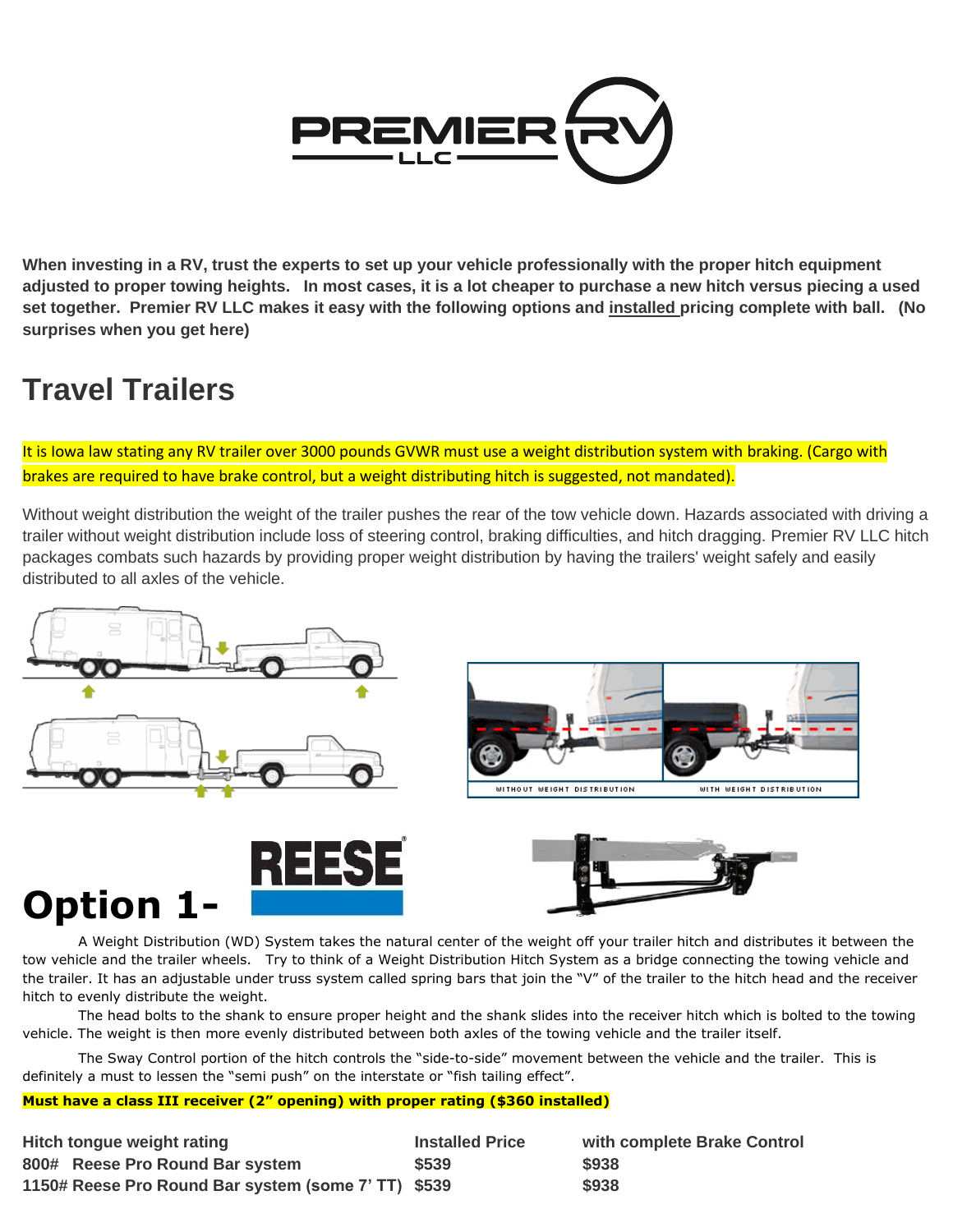

## **Option 2- Equal-i-zer Hitch- (recommended on slideout units or toy haulers)**



Equal-i-zer® brand hitch combats trailer sway with 4-Point Sway Control™. Equal-i-zer®'s 4-Point Sway Control™ is a combination of 4 positive friction areas that work together to stop trailer sway. Equal-i-zer® offers a unique two-in-one design that combines weight distribution with sway control in one easy to use unit.

Innovative rigid trailer attachments serve two purposes. First, they work in conjunction with the rotational friction sway controls to eliminate trailer sway. Second, the forward and back friction of the hitch arm on the bracket serves as a secondary sway control system. The sway control brackets work much like 2 "add-on" sway bars, but with more sway stopping pressure and less hassle. The sway control brackets are the innovative link that makes the Equal-i-zer® hitch 4-Point Sway Control™ system so effective.

#### **Must have a class III receiver (2" opening) with proper rating (\$360 installed)**

| Hitch tongue weight rating | <b>Price</b> | with complete Brake Control |
|----------------------------|--------------|-----------------------------|
| 1000# Equilizer w/ball     | \$939        | \$1338                      |
| 1200# Equilizer w/ball     | \$969        | \$1368                      |
| 1400# Equilizer w/ball     | \$1019       | \$1418                      |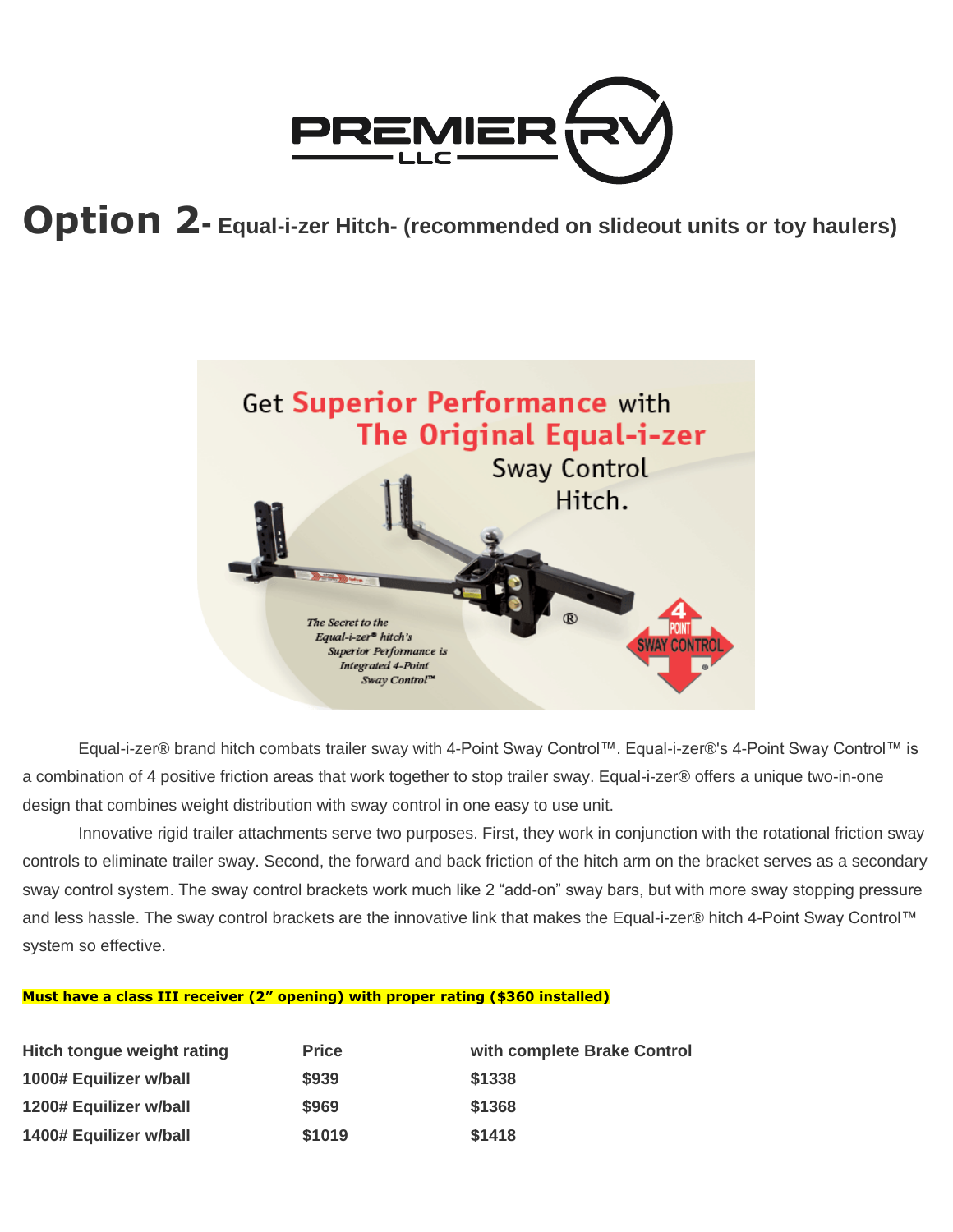## **Fifth Wheels**

# **Option 1- Patriot 16K**

### **Price: \$1579 W/Brake Control: \$1978**

- Fully articulation head allowing front to back and side to side pivoting
- Fits all standard mounting rails
- ¾" wrap around jaws for strong, worry-free connection
- Side to side pivot with spring cushioning
- Polyurethan bushing prevent metal to metal contact
- Easy to reach, cam action handle means easy release even when parked on unlevel sites
- 16,000 lb GTW/4,000 lb VTW

# **Option 2- Patriot 18k**



#### **Price: \$1700 W/Brake Control: \$2099**

- Fully articulation head allowing front to back and side to side pivoting
- Fits all standard mounting rails
- $\bullet$   $\frac{3}{4}$  wrap around jaws for strong, worry-free connection
- Side to side pivot with spring cushioning
- Polyurethan bushing prevent metal to metal contact
- Easy to reach, cam action handle means easy release even when parked on unlevel sites
- 18,000 lb GTW/4,500 lb VTW

# **Option 3- M5 Series**

**Price: 20K: \$2809 W/Brake Control: 20K \$3217**

**27K: \$3079 27K \$3478**



- Vertically adjust from 14" 18"
- Mounts to in-bed (industry standard) rails
- Wide stance, one-piece legs
- Exclusive Talon™ Jaw; always ready-to-receive, with a locking handle
- Black powder coat over E-coat finish













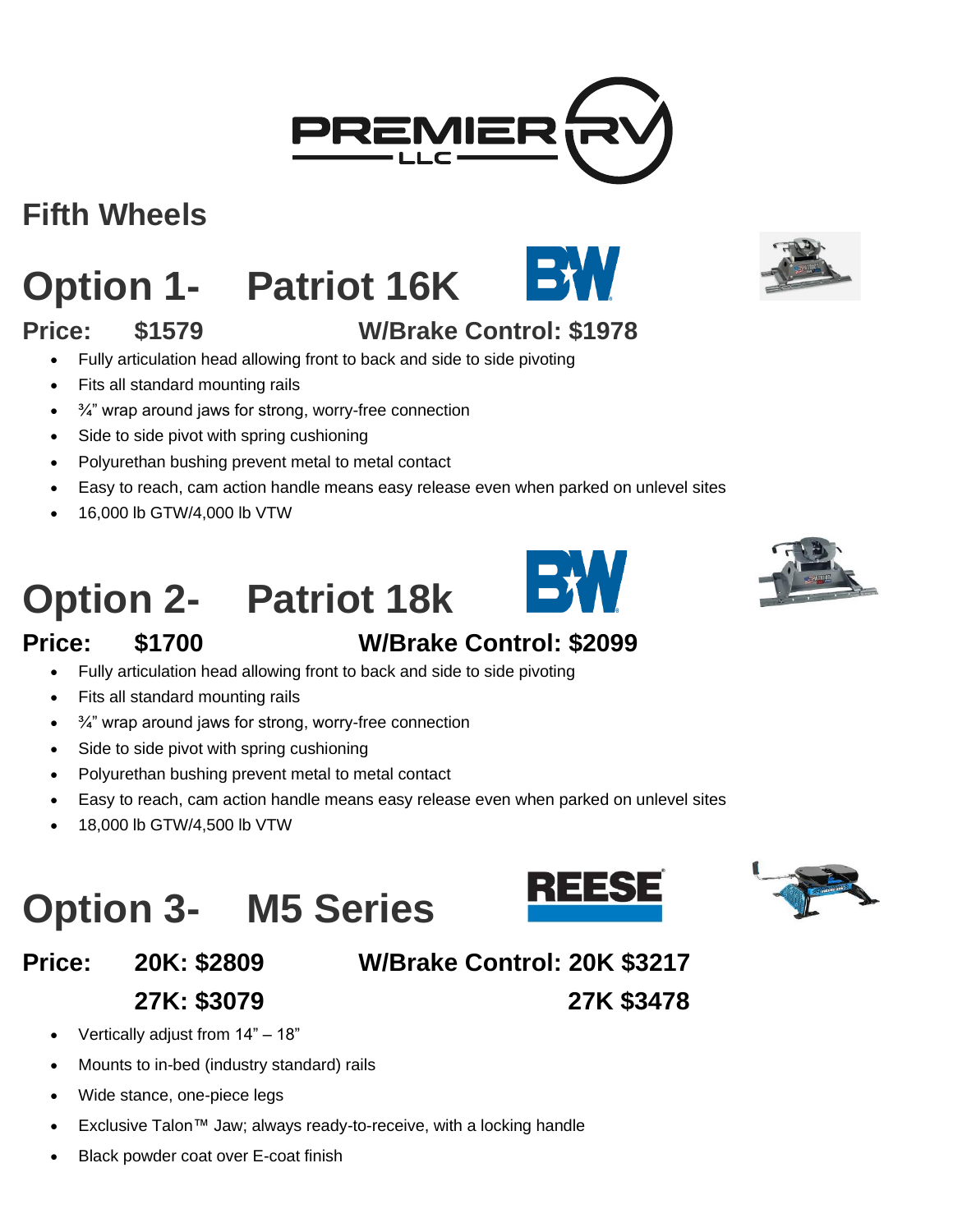

## **Option 4: Fifth Wheel Slide Hitches**



## • **B&W 18k Patriot Slider**

#### **Price: \$1909 W/Brake Control: \$2308**

Designed for short bed trucks and extended cab short bed pickups, this slider provides additional turning clearance and prevents potential damage to truck and trailer in tight turns at low speeds. Will not fit truck beds shorter than 6' in length or Flareside or Stepside. Check clearance between kingpin bed and tailgate before moving to maneuvering position. **Must not have a bedliner, tool boxes or bed rails that extend over bed height for installation**

• The Patriot series is lighter weight, less expensive, rail-mounted alternative to the Companion. Like its big brother, it'll give you the smoothest ride on the road. As its name suggests, the Patriot hitch can pull 18K GTW, plus has 12" of slide for maneuvering a short bed truck.



## • **Pullrite Superglide**

| <b>Price:</b> | 12K (F-150 5' bed) \$5399                                                                                                                                                                                                                                                                                                                                                            |       |
|---------------|--------------------------------------------------------------------------------------------------------------------------------------------------------------------------------------------------------------------------------------------------------------------------------------------------------------------------------------------------------------------------------------|-------|
|               | $\overline{A}$ $\overline{C}$ $\overline{C}$ $\overline{C}$ $\overline{C}$ $\overline{C}$ $\overline{C}$ $\overline{C}$ $\overline{C}$ $\overline{C}$ $\overline{C}$ $\overline{C}$ $\overline{C}$ $\overline{C}$ $\overline{C}$ $\overline{C}$ $\overline{C}$ $\overline{C}$ $\overline{C}$ $\overline{C}$ $\overline{C}$ $\overline{C}$ $\overline{C}$ $\overline{C}$ $\overline{$ | COLOO |



The PullRite Superglide hitch is the best solution for towing with short bed trucks. The automatic sliding action of the hitch eliminates the need to get out and slide the manual hitch back EVERY time you need to make a sharp turn. It only takes 1 time to forget while turning for an accident to occur! (priced with fifth wheel plate installed on 5<sup>th</sup> wheel) **must not have a bedliner, tool boxes or bed rails that extend over bed height for installation**

Watch the video [PullRite SuperGlide ... How It Works! -](https://www.youtube.com/watch?v=rwcTO1Io3hw) YouTube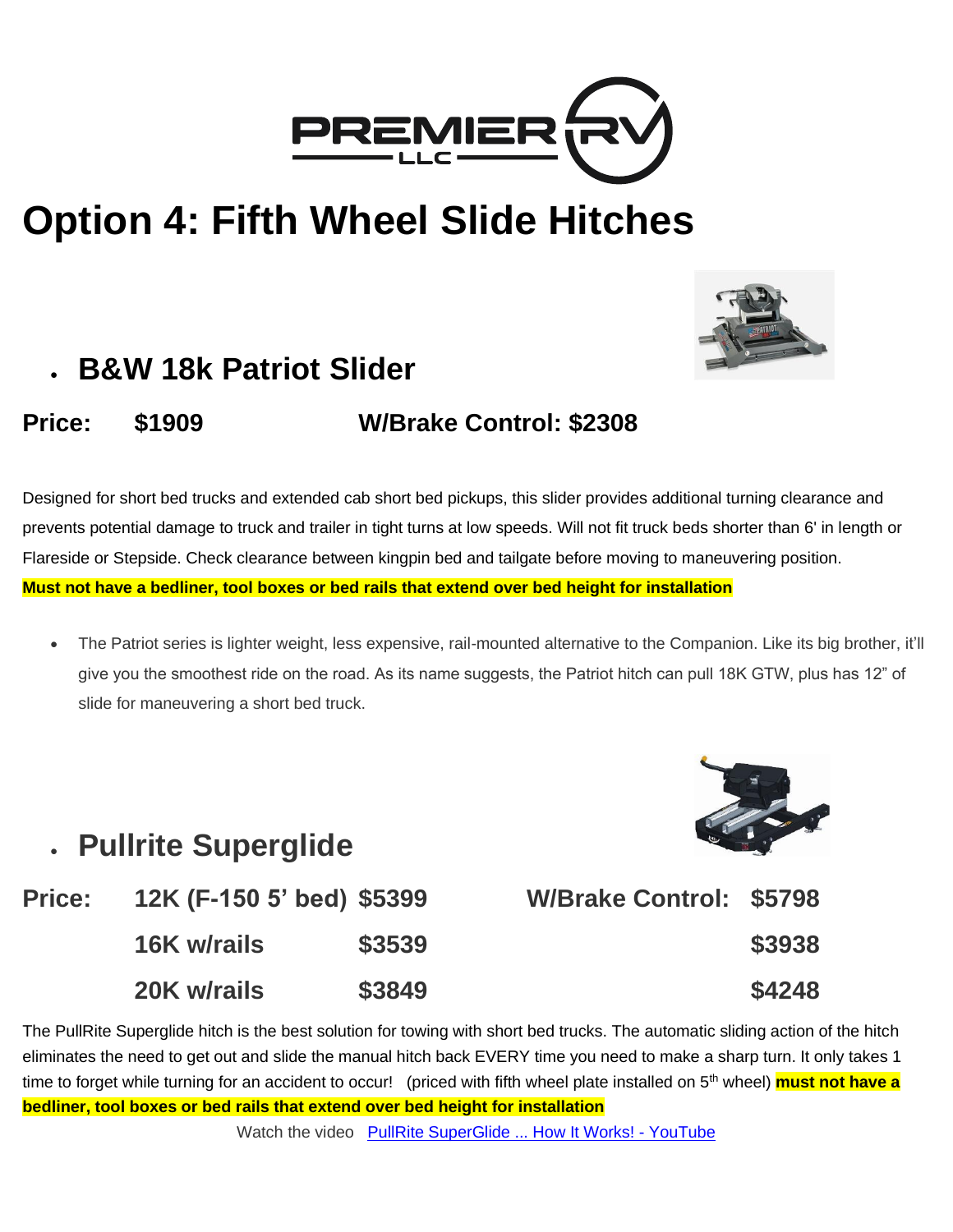

## **Reese Sidewinder 20K King pins**

#### **Starting at \$2599 installed giving 22" of travel**



[REESE® Sidewinder™ Pin Box | Overview -](https://www.youtube.com/watch?v=OLZMAoB12LU) YouTube

It's the **"ultimate short bed towing solution"** REESE® Sidewinder ™ is the premium pin box designed specifically for today's short bed pickups. With its Patent pending design, it automatically eliminates turning and clearance headaches. Now you can make 90+ degree turns without ever exiting the truck. NOTE: Not all tow vehicle and trailer combinations will allow 90-degree turn.

- By locking the trailer king pin to the 5th wheel hitch with the included wedge, the Sidewinder pin box effectively moves the trailer pivot position 22 in. rearward allowing for increased turning capability. **Non Reese hitches will need custom fit wedge kit.**
- Automatic tracking No need for a 5th wheel slider system to make tight turns or to park trailer. The Sidewinder system does this automatically so the user will not have to leave the cab of the truck
- Trailer tracks more closely to the tow vehicle while keeping the load centered over the axles
- With the pivoting pin box design, you can hook up at nearly any angle
- Improved, robust design adds increased stability and strength to support heavier loads
- Tested for real world conditions, Sidewinder ™ exceeds all REESE and SAE test standards

**(PREMIER RV SUGGESTION - MUST BE HOOKED UP STRAIGHT ON FOR SUCCESSFUL HOOKUP)**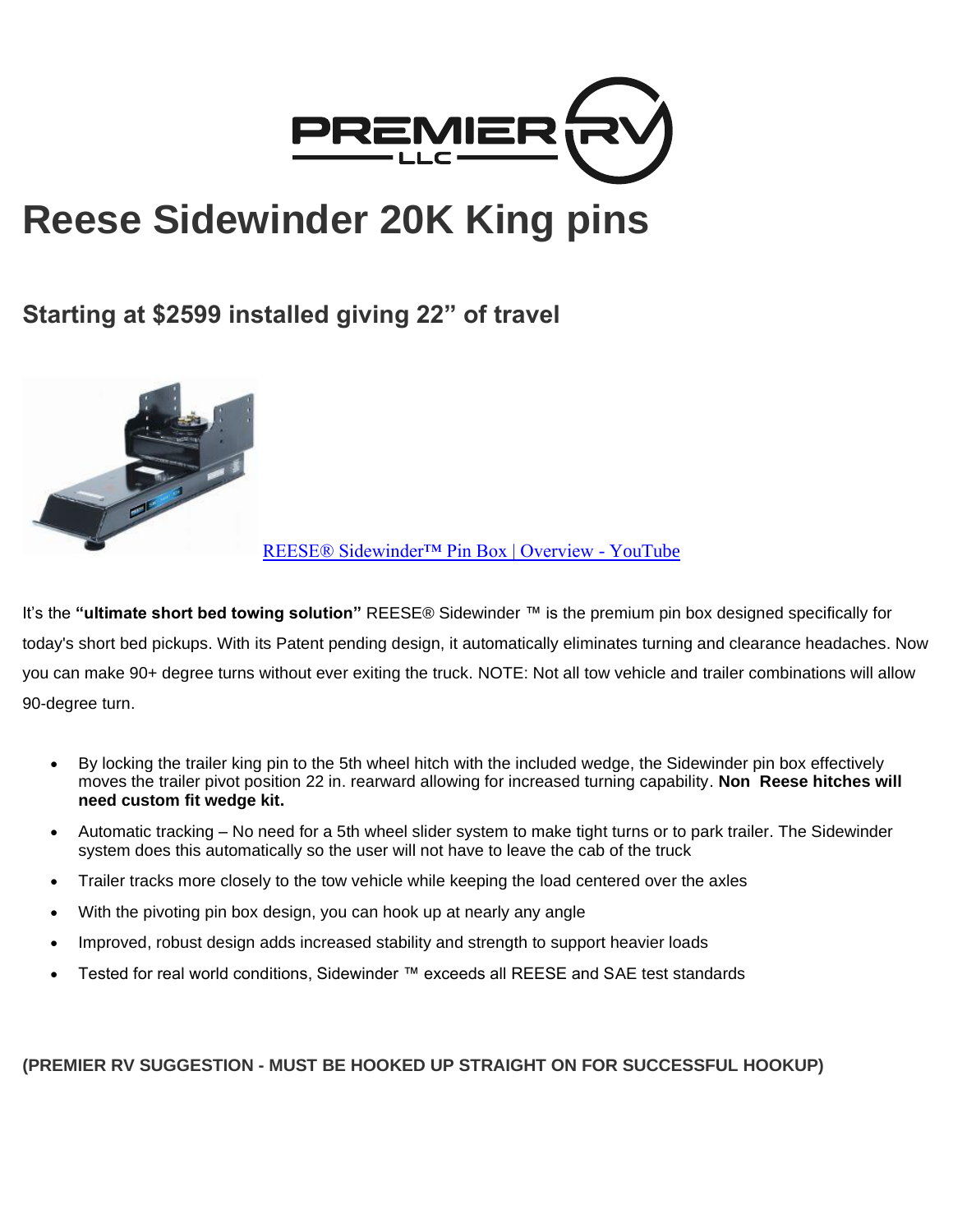

## **Gooseball options**

#### **B&W 20K Companion**

#### **Price: \$1459 (with gooseball already installed in truck bed)**

**B&W Engineered to eliminate sloppiness, the Companion series offers the smoothest ride on the road. The Companion attaches to your Turnoverball under-bed mounting system, which means you can pull a fifth-wheel or gooseneck hitch with the same system! Just like the Turnoverball, the Companion gives you easy install and removal without sacrificing sturdiness, reliability, or towing power.**

- Fully articulating head allows front to back and side to side pivoting.
- Cam action latching handle for easy release, even when parked on unlevel sites.
- No mounting rails means using your truck for more than towing.
- Wide stance, engineered for improved stability and strength.
- 1" thick, wrap-around jaws fit kingpin perfectly, eliminating sloppy starts and stops.
- Polyurethan bushings provide a quiet, rattle free towing experience.
- 20,000 lb GTW/5,000 lb VTB



### **B&W 20K Companion Slider**

#### **Price: \$2299 (with gooseball already installed in truck bed)**

- 12" of movement, for turning and maneuvering clearance in shortbed trucks
- Tight tolerances in sliding mechanism, moves smoothly without the rattle.
- Automatically latches in both directions so you only have to get out of the truck once to move into maneuvering position.
- Can be removed (two people!) for a clean bed with no rails. No mounting means using your truck for more than towing.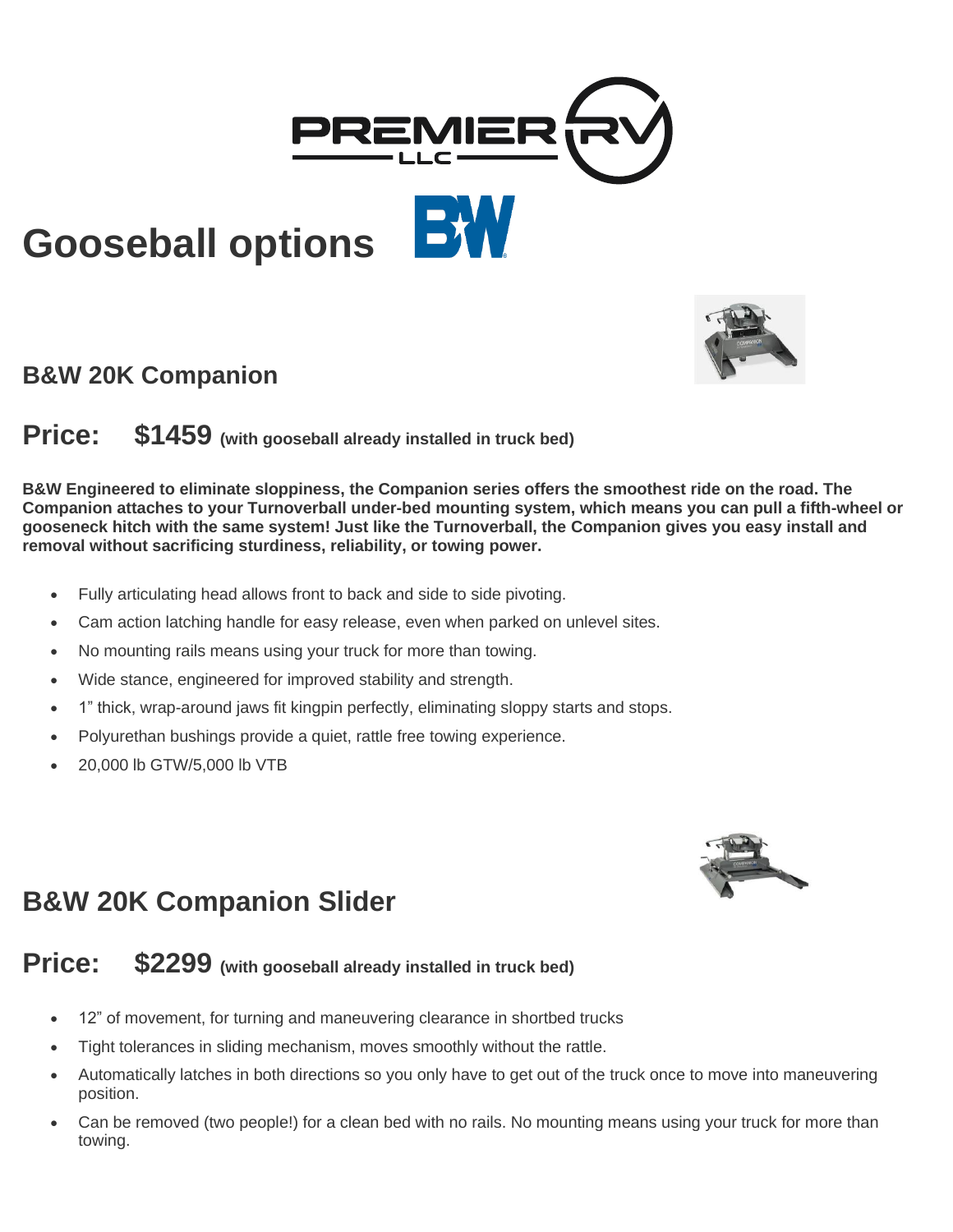

## **Gooseball Options:**





• **Reese Goose Box**

### **Starting at \$2500**

**Step up to RV comfort and keep your gooseneck hitch! Take the heavy equipment out of the truck bed! The Goose Box™ gooseneck coupler is specifically designed for RV trailer owners who wish to tow with their gooseneck hitch. The Reese® Goose Box™ replaces a traditional pin box so the RV works with the truck gooseneck hitch. Includes 5th Airborne™ technology for a superb ride.**

- **World's first OE approved gooseneck adapter, endorsed by Lippert Components, Inc. for their frame systems**
- **Fits Lippert #1621 and #1716 wing sets**
- **5 th Airborne™ expertise reduces stress transferred to the RV frame**
- **Independent lab tested & proven to provide a better ride than king pin "bolt-on' adapter solutions (Bosch Automotive Proving Grounds)**
- **Bulldog® gooseneck coupler technology with traditional king pin styling**
- **Air bag, dual shocks and rubber bumpers provide multi-directional shock absorption for a smoother driving experience**
- **Air pressure relief valve prevents overfilling of air bags**
- **Rated for 20,000 lb. capacity utilizing both CSA & SAE J2638 test standards**